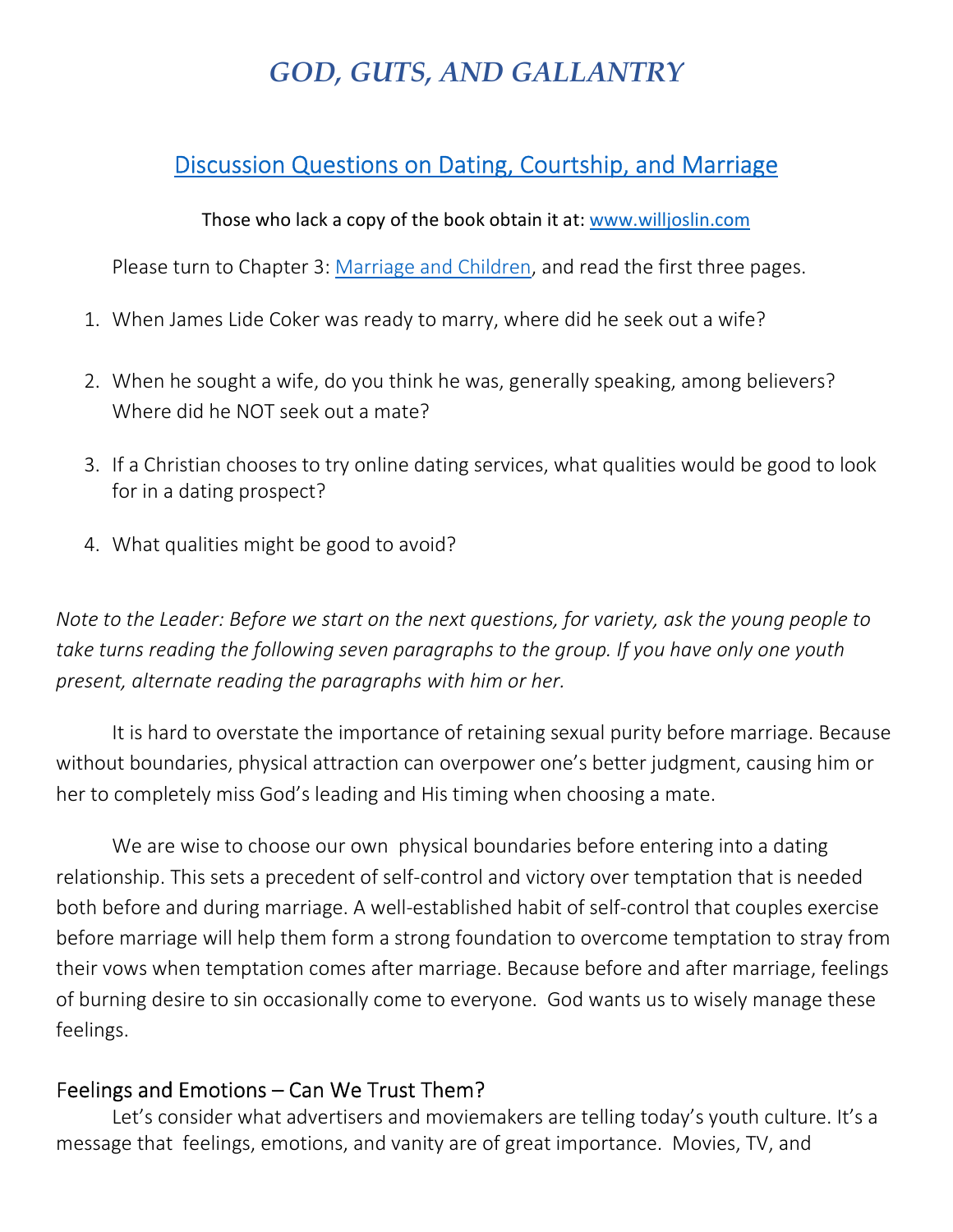magazines promote the idea that only our feelings can lead us to happiness, often meaning sexual feelings. Feelings have almost become a god in popular culture.

The message to youth is that they tell us must comply, whether with trendy makeup, suggestive clothing from places like Victoria's Secret, or by means of cosmetic surgery. Advertisers encourage us to ignore truth and just live by our emotions, which, by the way, usually includes popping off our money on their products.

This feelings-based, self-focused message gives us a very shaky foundation for life. After all, our feelings can change every day, or even from one minute to the next. Our hearts are deceitful, and without guidance from the one true God, through His Word, our feelings generally won't lead us to a good place. In Jeremiah 17:9, God warns us of the potential fickleness of the feelings in own hearts: "The heart is more deceitful than all else and is desperately sick; Who can understand it?"

Because of our sinful natures, we just aren't good or wise enough for truth to just spring up from our hearts. Truth is given us from God by revelation in the Bible, and the "follow your feelings" message is a form of self-worship. Feelings are not our god. The Lord wants to spare us from the misery and deception of self-worship, so He says, "You shall have no other gods [including yourself] before Me" (Exodus 20:3, NIV).

That said, God is not against feelings; He just wants us to be wise in how we discern and handle them. Furthermore, sometimes we feel like following God, and that's great! The psalmist says: "Take delight in the Lord, and He will give you the desires of your heart" (Psalm 37:4, NIV).

- 5. What does God say above in Psalm 37:4 about the connection between our devotion to Him and our feelings and desires?
- 6. What do you think eventually happens to us if we punt on God and decide to live just by our own innate feelings and emotions?

It's easy for people to feel in love, and to "fall in love" very quickly. And after crossing an emotional line, that attraction can be so strong that it is hard to reverse a wrong decision. Spiritual discernment and common sense are often drowned in a rushing river of feelings.

God's encourages us to stay alert to where we go with our feelings: "Watch over your heart with all diligence, for from it flow the springs of life" (Proverbs 4:23). We also know He wants us to stay sexually pure from verses such as: "Set your minds on the things above, not on the things of earth" (Colossians 3:2), "Abstain from fleshly lusts which wage war against the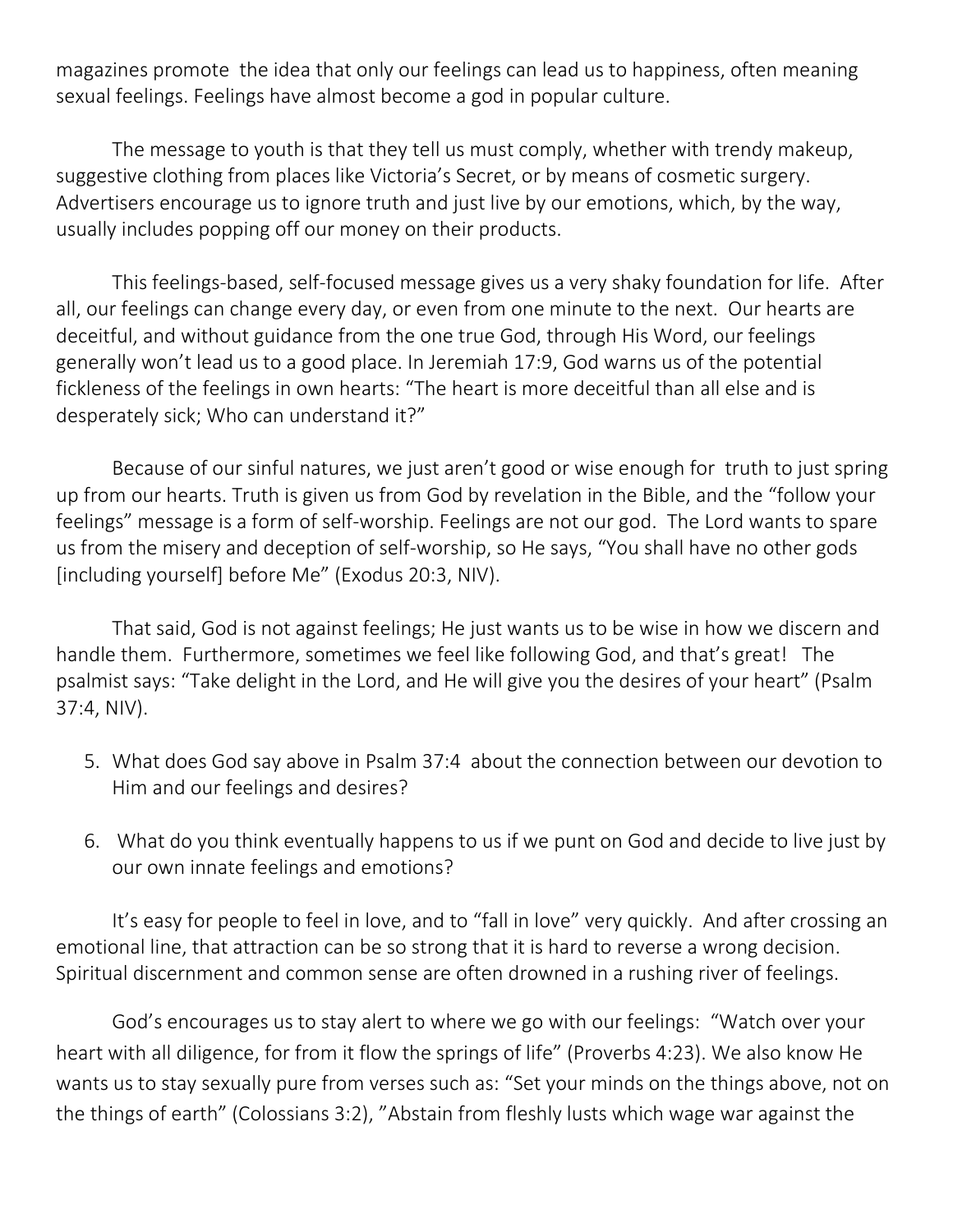soul" (1 Peter 2:11), and "and "Everyone who has this hope fixed on Him [Jesus] purifies himself, just as He is pure" (1 John 3:3).

## God's Intent is Our Good

At first thought, abstinence may seem too restrictive, but let's think it through. God's intent is to protect us before marriage so He can provide for us maximum happiness in marriage. God wants to bless us, and marriage, done right, is one of His greatest blessings. But if we ignore God's warnings in this area of sexuality, we soon adulterate our thought lives and undermine the exclusive intimacy God intends for marriage. If we think we know better than God and can ignore His warnings, the real tragedy is that we only hurt ourselves. Proverbs 9:12 says" If you are wise, you are wise for yourself. And if you scoff, you alone will bear it."

Whether we end up marrying or not, we will experience happiness and purpose in life by living obediently to God in this and all other areas. If we disobey God in one area, the Holy Spirit's power in our life is curtailed, and unless we confess and make it right, this can quickly lead to disobeying Him in other areas.

God is a God of grace. If you have failed morally in the past, but have sincerely confessed your sins, He completely forgives you. You can start over without any condemnation! "When we confess our sins, He is faithful and righteous to forgive us our sins, and to cleanse us from all unrighteousness" (1 John1:9). However, let us remember that as Jesus forgave the woman caught in adultery, He said, "Go and sin no more" (John 8:11). That's why we need to have our own pre-set boundaries.

If you don't yet have any boundaries, begin to think and pray through setting up your own precautions. And perhaps you could discuss your thoughts on protecting yourself with your study leader or with another Christian of the same sex who is living to please God.

7. After prayer and thought, what are your pre-set physical boundaries for dating? (Leader, if more time is needed, you can come back to this question in the next session.)

## Lifelong Marriage

The Major and Sue Coker had a full and purposeful marriage and were faithful to each other throughout life. They laughed together, cried together, and ministered together. Near the end of her life, Sue had a weak heart and headaches and was often in bed, and James continued to care for her. When Sue was asked her ideal of earthly happiness, she replied: "To have spent forty years with James." I (In the end, they were married forty-four years.)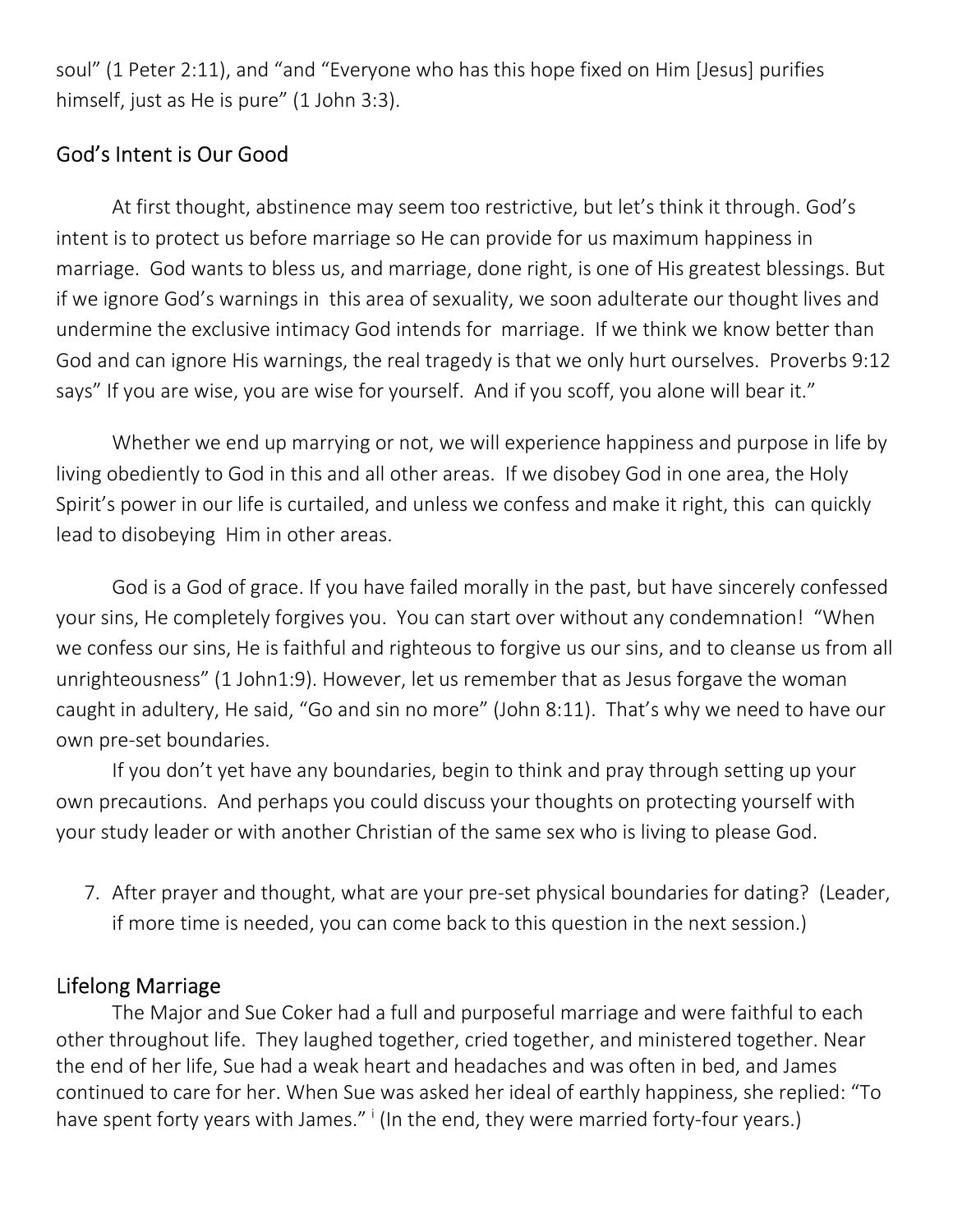- 8. Have you ever seen a marriage relationship like that, which demonstrated lifelong love and respect?
- 9. If so, what did that look like?
- 10.How can you prepare yourself for a relationship of lifelong love and respect?
- 11. Do you think you are likely to find a devoted and lifelong mate among unbelievers?
- 12. As admirable as he was, Major Coker was human and had his weaknesses. He was a very busy man with over a dozen businesses and a college to run. When Sue was sick and needed him, do you think, at that moment, that he always "felt" like giving time to her?
- 13.When you marry, will you, like him, plan to honor your vows "for better ,for worse, in sickness and in health, 'til death do us part," regardless of how you feel on a particular day or week?
- 14.Where will you find the strength to do so?
- 15.Let's read Galatians 5:22-23 aloud. How do you think the Holy Spirit helped Major Coker keep his vows to Sue, and helped Sue keep hers to Major Coker?

#### Learning from Someone Who Made Unwise Choices

Samson gives us a biblical example of the consequences of ignoring God's word. He was a believer to whom at certain times God gave great physical strength as a warrior, but when it came to his own self-control, he was pitifully weak. As a young man he chose to marry a woman from among God's enemies, the Philistines, around 1060 BC. Few things are more tragic than a marriage between a Christian and an unbeliever. In 2 Corinthians 6:14, Paul warns us: "Do not be bound together with unbelievers; for what partnership have righteousness and lawlessness, or what fellowship has light with darkness?" God gives this warning to spare us from the misery of going through life at cross-purposes with our mate.

It was not the fault of Samson's parents. They had been faithful to teach him life principles. So Samson was familiar with Deuteronomy 7:3, which says: "You shall not intermarry with them [unbelievers]; you shall not give your daughters to their sons, nor shall you take their daughters for your sons."

But Judges 14:1-3 tells us: "Samson went down to Timnah and saw a woman in Timnah, *one* of the daughters of the Philistines. So he came back and told his father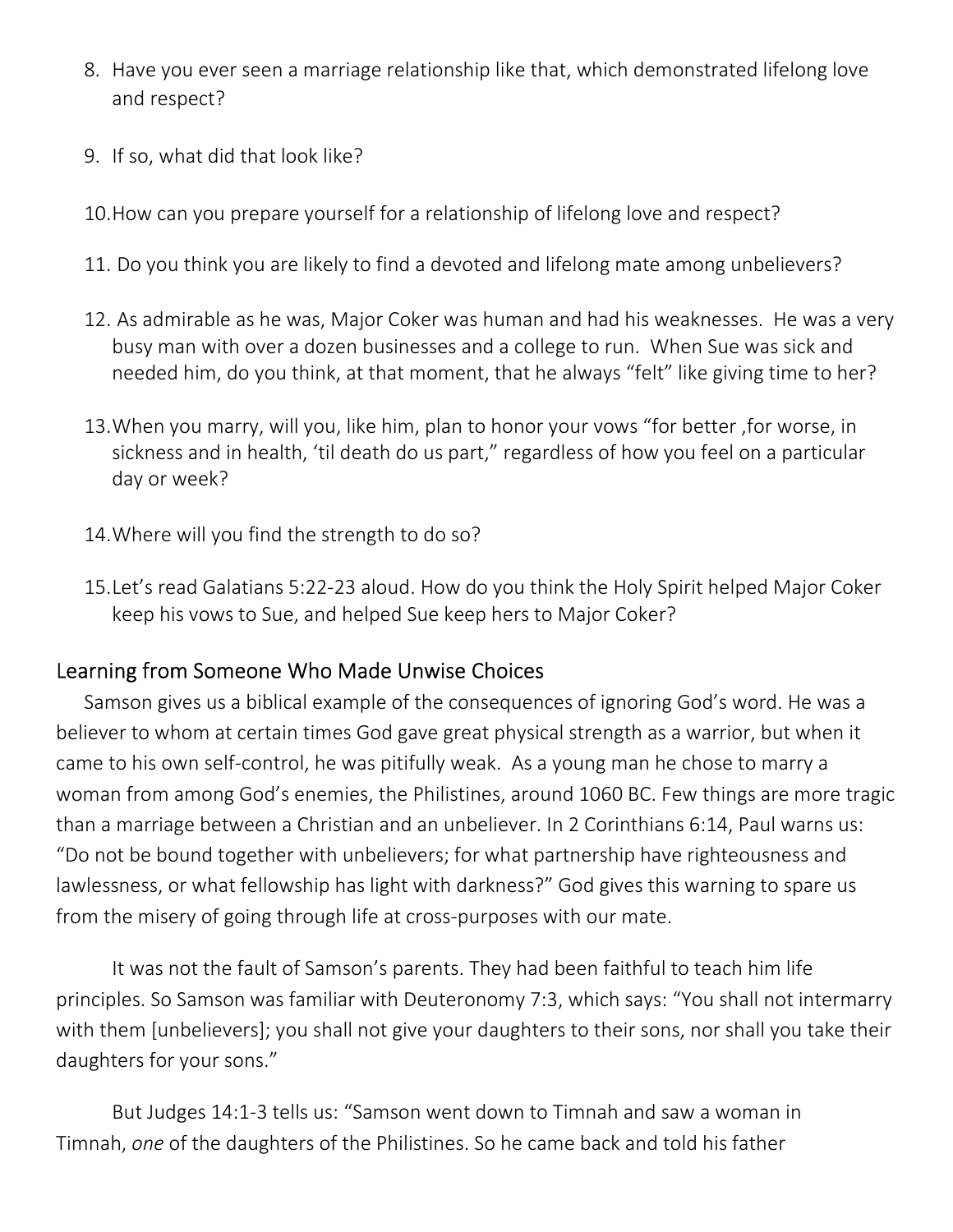and mother, 'I saw a woman in Timnah, *one* of the daughters of the Philistines; now, therefore, get her for me as a wife.<sup>'3</sup>Then his father and his mother said to him, 'Is there no woman among the daughters of your relatives, or among all our people, that you go to take a wife from the uncircumcised Philistines?' But Samson said to his father, 'Get her for me, for she looks good to me.'"

 Samson married this Philistine girl, Delilah, and she became her husband's wicked deceiver and betrayer. She successfully plotted Samson's capture by the Philistines, who gouged his eyes out and imprisoned him. Marrying her ultimately cost Samson his life (Judges 6:15-31).

- 16.Who or what was Samson yielding to when he insisted on marrying the Delilah, Philistine woman?
- 17. Do you think he enthroned his feelings as king?
- 18.What was he was thinking?
- 19. What about you? Are you living on a higher level than Samson? Do you have a higher criterion for a mate than just one that "looks good to you"?
- 20.There is certainly nothing wrong with looking for a mate to whom you are physically attracted. In fact, I strongly recommend it. But what other dimensions are you looking for in a mate? This is a hugely important question. What does God say about what else we should look for? Please take some time to answer thoughtfully, jotting down your ideas.

## Learning from Couples Who Did it Right

Aside from the Major and Sue, and other couples you may know who have had successful Christian marriages, there are examples in the Bible. In the first century, a couple name Priscilla and Aquila had a good marriage and worked as a team to serve the Lord. They had a church in their house (1 Corinthians 16:19), assisted the Apostle Paul (Acts 18:18), and helped to train a man named Apollos who became a powerful Bible teacher. (Acts 18:24-26).

Let's review (at a minimum, read over together the titles of the highlighted sections) in Chapter 10 on the Sunday School Ministry , Chapter 11 on the Welsh Neck High School, and look at how Major Coker and Sue had priorities in common with Priscilla and Aquila.

21.What are several ways that God used the Major and Sue to build His kingdom?